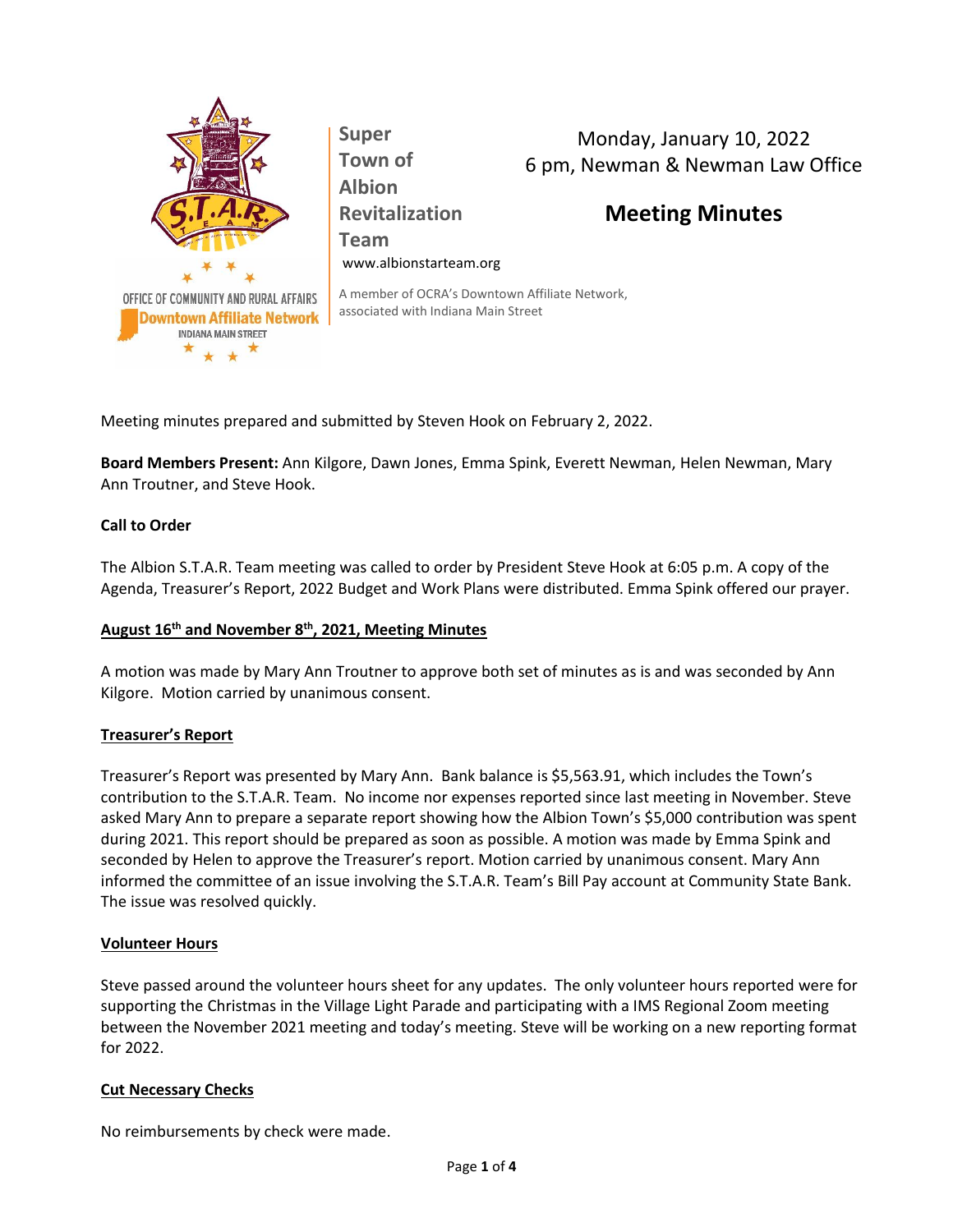# **Sub-Committee Reports and Projects**

# **Organization**

- **Welcome new attendees:** No new attendees were present.
- **OCRA Name & Logo Agreement (Due 1/10/2022)/IMS Annual Reporting (Due 3/4/2022):** Steve has submitted the yearly OCRA Name and Logo Agreement that's an addendum to the original agreement. Steve will be getting with Mary Ann during the hours of 11:30 a.m. and 2:30 p.m. during the week to review this year's events and other items to be included within the IMS Annual Report.
- **Establish S.T.A.R. Team Board members/Committee Chairs**—This item was tabled until the February meeting.
- **Officer elections**: This item was tabled until the February meeting.
- **2022 Budget/Work Plans:**

Work Plans Discussion—The Work Plans handout was reviewed first. The proposed events dates are established: Life-size Games—June 3<sup>rd</sup>; Kiddie Games, Chain 'O Lakes Festival—June 8<sup>th</sup>; Albionopoly—July 29<sup>th</sup>; Fall Celebration/Scarecrow Workshop—September 17<sup>th</sup>; Scare on the Square/Live Clue Game—October 28<sup>th</sup>; Christmas in the Village/Lights Parade-December 2<sup>nd</sup>.

There was discussion on whether the Harvest Fest event will continue. According to those involved with Harvest Fest planning, it's unlikely that it will at this time. John Palmer is reaching out to those involved (Kathy or Brad Parks) to find out on our behalf. The committee has decided to move forward with the Fall Celebration/Scarecrow Workshop event. It was noted that the Scarecrow Workshop needs better visibility and promotion on event day.

Also discussed was Emma's need to find a new location to store scarecrow stuff by April. Emma reached out to Jacob Ihrie inquiring about Town building space previously occupied by the Miracle Tree group. There is no update from Jacob currently.

The S.T.A.R. Bazaar event didn't happen in 2021; however, various businesses, which were rather crowed with people, decided to host their own vendors during the Christmas in the Village event. We decided to add it for 2022 but may make changes to this event or let the businesses do their own thing.

Emma asked if the Noble County Library will participate in our 2022 Scare on the Square event. According to Sandy Petrie, the Library prefers to stay at their location due to logistics. We will reach out to the library and encourage their participation in 2022.

The committee discussed the 2013 mural work project (painted by Diana Bender) for the mural located on the west side of the Fox Den building. This mural is in bad shape and needs attention. Helen mentioned that we should speak with Jerry Donley about repairs—he has been assisting Ligonier with their mural repairs. The wall may need repainting soon where the 2016 bicentennial mural is located.

2022 Budget Discussion—The proposed budget was reviewed. The projected budget is \$17,532.63. This includes a balance of \$5,448.92 moved forward from last year, projected income and the amount of \$5,258.72 (\$2,500—gazebo repairs; \$2,758.71—flowers) from the Courthouse Square Preservation Society. Projected expenses are \$13,650.00, which include \$2,800—General Fund; \$500.00—mural projects; \$5,400.00—Pocket Park/Gazebo repairs; \$300.00—Façade grants; \$150.00—Scarecrow project; \$500.00—Mr. Noble repairs; \$1,000.00 (includes \$300 for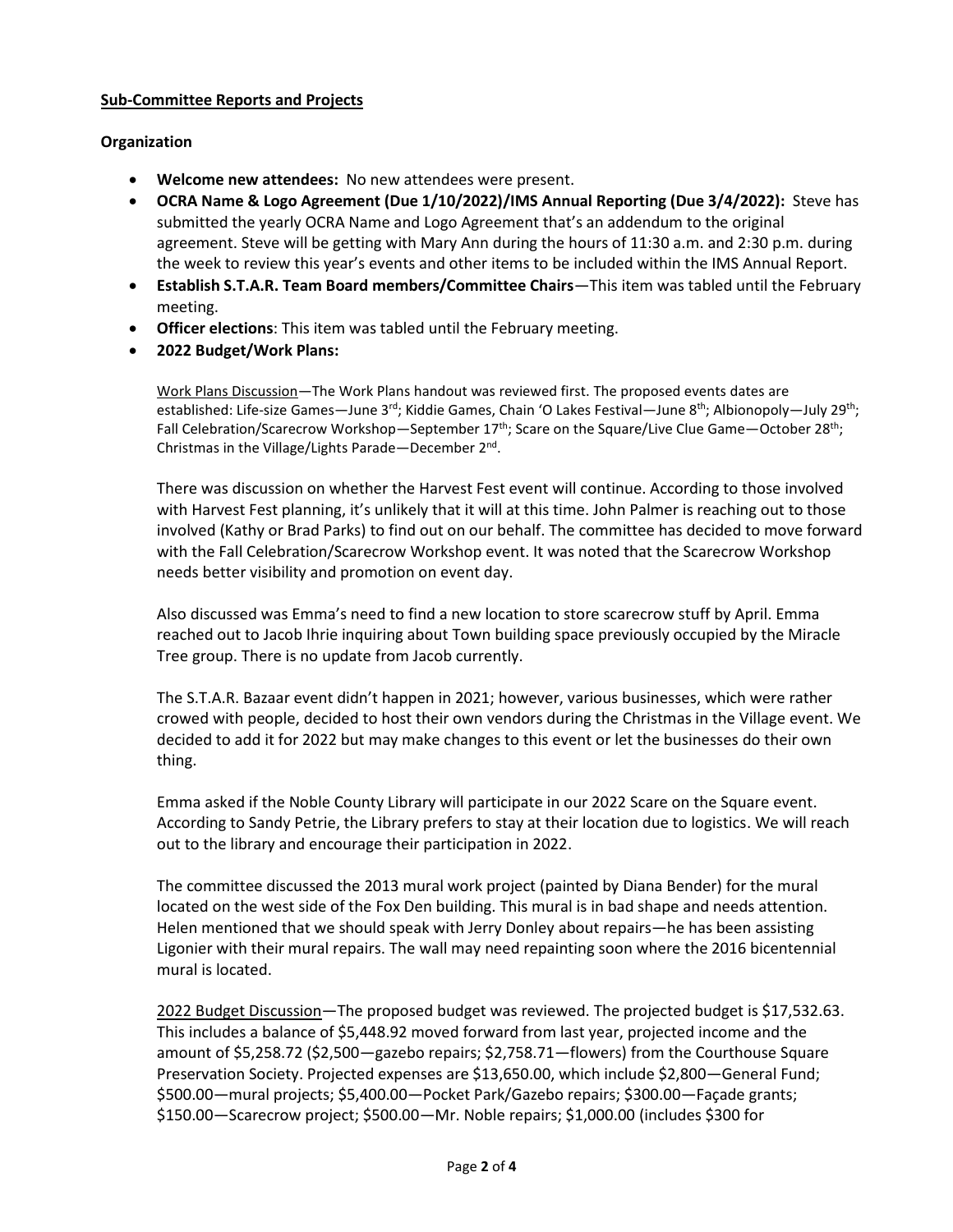opening/closing water fountain)—Water fountain chemicals; and \$3,000.00—Flowers at water fountain.

There was concern on the amount budgeted for flowers. Options for flower maintenance were discussed, such as reaching out to the Master Gardeners or revisiting a proposal from Chris Magnuson.

# **Project/Design: (Dawn-Chair)**

- **Projects on Hold:** Steve reviewed a list of S.T.A.R. Team projects considered for completion in 2022:
	- $\checkmark$  A pocket park on the triangular piece of concrete lying south of the EDC building. Funds collected is \$3,900.
	- $\checkmark$  A Farmers' Market which the team will coordinate with other markets in the area including Kendallville's CLC and the Augusta Hills Community Center. Augusts Hills may no longer hold a market due to lack of interest. Helen would like to hold the market on Mondays and Saturdays. Helen would like to invite food trucks, such as the Daisey Truck or Beauty and the Bull, and other vendors to participate during the Monday Farmers' Market since some local lunch offerings are not available. Possibly locate them in either the Celebration Station alley or in the alley next to Newman and Newman Law firm. Mondays are a good day for the Farmers' Market since many people are visiting the Courthouse that day for court. The Farmers' Market could also be located on the new County Annex building plaza.
	- $\checkmark$  Gazebo repairs and renovations were discussed, such as using solar lights on the posts and changing the roof to copper metal that would complement the Courthouse. Possibly have a fundraiser, such as corporate sponsorships. It would be nice to have some of these improvements in place for the opening of the new County Annex building. Emma asked if anyone had contacted the Impact Institute construction trades program to see if they would like to participate with this project. Gary had volunteered to reach out to Jim Walmsley with the Impact Institute to see if this was an option. No update provided currently.
	- $\checkmark$  Mural repairs for the mural located on the Fox Den building were also discussed as damage to the mural continues to develop along the edges of the panels. Spring was also discussed as a timeline for getting these repairs done.

## **Promotion: (Mary Ann-Chair)**

The committee has agreed to move forward with the Fall Celebration event. The committee reviewed the 2022 event schedule under Work Plans review.

Helen suggested Steve contact her daughter Kayla to assist with procuring vendors for the Farmers' Market and food trucks.

## **Economic Development: (Gary Gatman-Chair)**

No report currently.

#### **New Business**

No new business discussed.